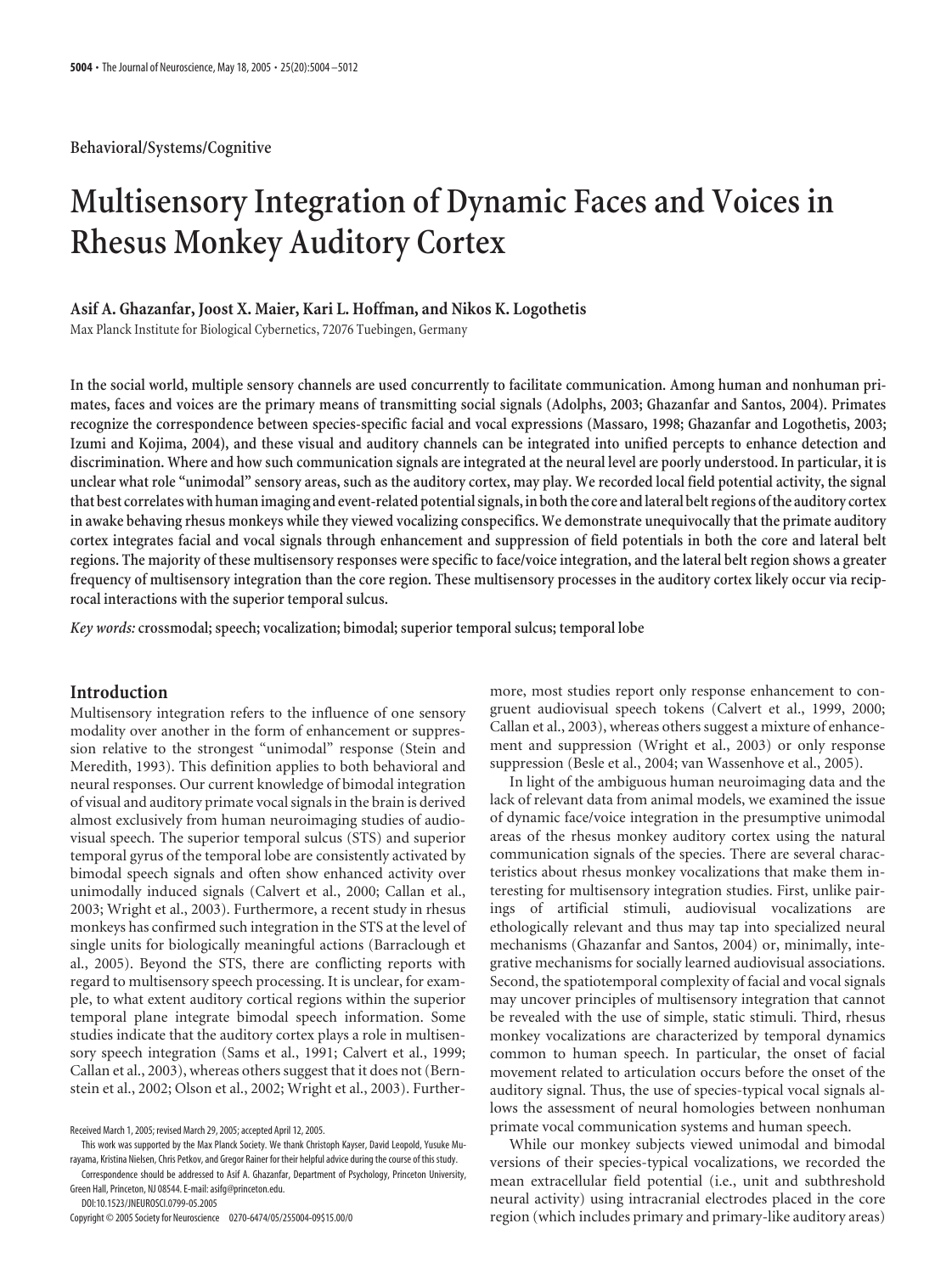and the lateral belt area of the auditory cortex, a higher-order region (Hackett, 2002). From this neural signal, we focused on the local field potential (LFP) activity. Our reasons for doing so are twofold: (1) LFPs allow direct comparisons to be made with human studies using blood oxygenation level-dependent imaging (Mathiesen et al., 1998; Lauritzen, 2001; Logothetis et al., 2001; Kayser et al., 2004) or evoked potentials; and (2) robust LFP responses to "extra"-sensory signals seen in unimodal cortical areas are frequently unaccompanied by corresponding increases/ decreases in the spiking of neurons recorded from the same cortical site (Schroeder et al., 2001; Schroeder and Foxe, 2002; Fu et al., 2004; Gail et al., 2004), perhaps because of the sparseness of the "integrating" neurons and/or because of laminar variations in neural signal processing.

# **Materials and Methods**

*Subjects and surgery.* Two adult male rhesus monkeys (*Macaca mulatta*) were used in the experiments. For each monkey, we used preoperative whole-head magnetic resonance imaging  $(4.7 \text{ T}$  magnet, 500  $\mu$ m slices) to identify the stereotaxic coordinates of the auditory cortex and to model a three-dimensional skull reconstruction. From these skull models, we constructed custom-designed, form-fitting titanium head posts and recording chambers (Logothetis et al., 2002). The monkeys underwent sterile surgery for the implantation of a scleral search coil, head post, and recording chamber. The inner diameter of the recording chamber was 19 mm and was vertically oriented to allow an approach to the superior surface of the superior temporal gyrus (Pfingst and O'Connor, 1980; Recanzone et al., 2000). All experiments were performed in compliance with the guidelines of the local authorities (Regierungspraesidium, Tuebingen, Germany) and the European Union (European Communities Council Directive 86/609/EEC) for the care and use of laboratory animals.

*Stimuli.* The naturalistic stimuli were digital video clips of vocalizations produced by rhesus monkeys in the same colony as the subject monkeys. The stimuli were filmed while monkeys spontaneously vocalized in a primate restraint chair placed in a sound-attenuated room. This ensured that each video had similar visual and auditory background conditions and that the individuals were in similar postures when vocalizing. Vocalizations were four coos and four grunts. Videos were acquired at 30 frames per second (frame size,  $720 \times 480$  pixels), whereas the audio tracks were acquired at 32 kHz and 16 bit resolution in mono. Across the vocalizations, the audio tracks were matched in average rms energy. The clips were cropped to the beginning of the first mouth movement to the mouth closure at the end of vocalization (see Fig. 1). The duration of the video clips varied according to the vocalization.

To test for the possibility that any multisensory integration that we observed was specific to faces and not just any arbitrary visual stimulus paired with the voice, we ran a control condition. Because there are many possible control stimuli for faces (none of which are ideal), we decided to use controls for which there are behavioral data. These were videos that mimicked the dynamics of the mouth movements in our natural video stimuli. In a psychophysical study, Bernstein et al. (2004) compared speech detection thresholds in noise for human subjects viewing the corresponding face versus visual control stimuli. The control stimuli consisted of an arbitrary shape on a gray background for which diameter in one axis varied dynamically with the amplitude of the speech signal. Therefore, the shape diameter mimicked very closely the opening of the mouth. Human subjects could enhance their auditory speech detection with such control stimuli, but not as well as with the face stimuli (Bernstein et al., 2004). Thus, we adopted a similar control strategy for our neural responses.

Our artificial mouth-movement videos were generated in Matlab (MathWorks, Natick, MA) using the Psychophysics Toolbox extensions (www.psychtoolbox.org). They consisted of expanding/contracting circular black disks on a gray background and mimicked the dynamics (opening, closing, and displacement) of the mouth in the natural videos. For each frame of each natural video, the position and size of the mouth were estimated and an approximately matching still frame of a disk was generated. This frame was compared with the corresponding frame of the natural video by overlaying the two frames using Adobe Premiere 6.0 software (Adobe Systems, San Jose, CA). The position and size of the disk were then adjusted until it approximated the diameter of the mouth in the corresponding frame of the natural video. This procedure was repeated frame by frame, and movies were generated by creating sequences of such frames.

Another possible control would have been to include "incongruent" conditions, whereby, for example, a coo face was paired with a grunt voice. Similar controls have been applied in the human imaging literature (Calvert et al., 2000). The use of such stimuli is problematic for us, because coos and grunts are of vastly different durations (Fig. 1), and we would thus have to compress or expand signal components to generate temporally matched stimuli; such a manipulation would generate species-atypical signals. Furthermore, coos and grunts do not have different meanings; they are both affiliative calls produced in many contexts, and mismatching them would not produce a semantically incongruent stimulus of the kind typically used in human multisensory studies (Calvert et al., 2000).

*Behavioral apparatus and paradigm.* Experiments were conducted in a double-walled, sound-attenuating booth lined with echo-attenuating foam. The monkey sat in a primate restraint chair in front of a 21 inch color monitor at a distance of 94 cm. On either side of the monitor were two speakers placed in the vertical center. Two speakers were used to reduce the spatial mismatch between the visual signals and the auditory signals.

The monkeys performed in a darkened booth. A trial began with the appearance of a central fixation spot. The monkeys were required to fixate on this spot within a 1 or  $2^{\circ}$  radius for 500 ms. This was followed by (1) the appearance of a video sequence with the audio track, (2) the appearance of the video alone (no audio), or (3) the audio track alone (black screen). The videos were displayed centrally at  $10 \times 6.6$ °, and the audio track was played at  ${\sim}$  72 dB (as measured by a sound-level meter at 94 cm; C-weighted). In the visual conditions, the monkeys were required to view the video for its duration by restricting their eye movements to within the video frame. Successful completion of a trial resulted in a juice reward. Eye-position signals were digitized at a sampling rate of 200 Hz.

*Data collection.* Recordings were made from the core and lateral belt regions of the left auditory cortex using standard electrophysiological techniques. We used a custom-made multielectrode drive that allowed us to move up to eight electrodes independently. The minimum interelectrode distance was 2.0 mm. Guide tubes were used to penetrate the overlying tissue growth and dura. Electrodes were glass-coated tungsten wire with impedances between 1 and 3  $\text{M}\Omega$  (measured at 1 kHz). The stainless-steel chamber was used as the reference. Signals were amplified, filtered (1–5000 Hz), and acquired at a 20.2 kHz sampling rate. Electrodes were lowered until multiunit cortical responses could be driven by auditory stimuli. Search stimuli included pure tones, frequencymodulated sweeps, noise bursts, clicks, and vocalizations. Using the analog multiunit activity (MUA) signal (high-pass filtered at 500 Hz), frequency tuning curves were collected for each site using 25 pure tone pips (100 Hz to 21 kHz) delivered at a single intensity level (72 dB). Peak tuning is identical for both MUA and LFP signals in the auditory cortex (Norena and Eggermont, 2002). In both monkeys, we discerned a coarse tonotopic map representing high-to-low frequencies in the caudal-torostral direction. Such a map is identified as primary auditory cortex (A1). Lateral belt areas are collinear with tonotopic areas in the core region (Hackett, 2002). The lateral belt area adjacent to A1 is the "middle lateral belt area." This area was distinguished from A1 by its greater sensitivity to complex sounds than to pure tones, as reported in previous studies in both anesthetized (Rauschecker et al., 1995) and awake (Barbour and Wang, 2003) monkeys. These physiological criteria serve only as a rough guide, and it is likely that some of our electrodes were placed in rostrally adjacent regions in both the core and belt. We therefore make reference to only core or lateral belt throughout.

*Data analysis.* LFPs (the low-frequency range of the mean extracellular field potential) were extracted off-line by bandpass filtering the signal between 1 and 300 Hz using a four-pole bidirectional Butterworth filter.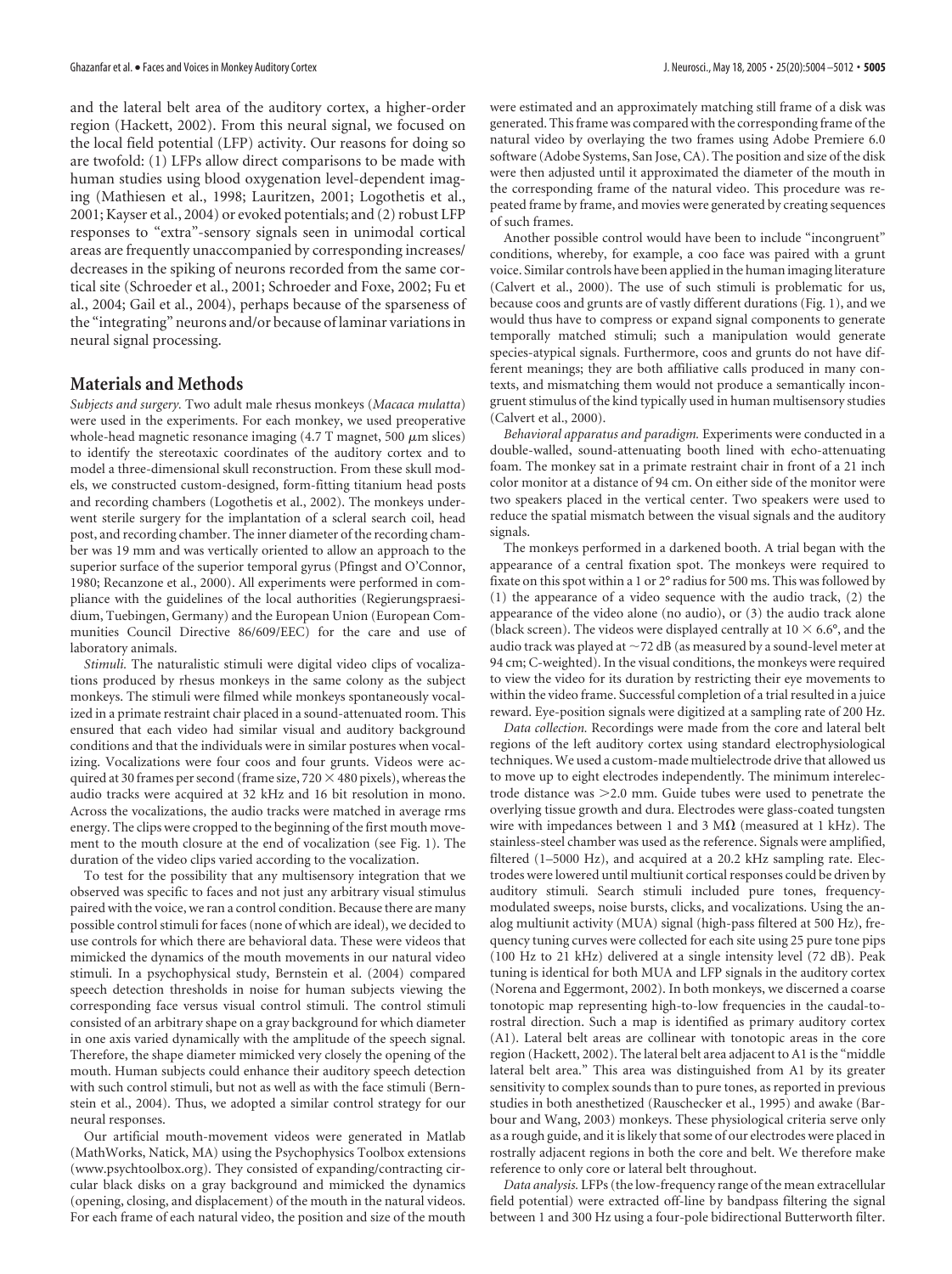Because we did not control for laminar location in our recordings, the signals were then fullwave rectified to allow an unambiguous assessment of power changes within the signal, according to stimulus conditions. Results from the two monkey subjects were similar; therefore, they are considered together in all analyses.

Responses to each stimulus condition (face plus voice, voice alone, and face alone) were assessed based on mean modulation in microvolts evoked. The responses were based on the averages of 10 trials per stimulus, and all stimuli were presented in random order. The LFP responses to these time-varying auditory and visual signals were phasic; they were not typically sustained for the duration of the stimulus. Furthermore, because of the variability of voiceonset times, we had no a priori knowledge of the latencies of any multisensory responses. For these reasons, a 20 ms window around peak responses in any condition was extracted between the onset and offset of the auditory stimulus, and the responses for the two other conditions were taken within this window and compared statistically with baseline activity and with each other using Wilcoxon sign–rank tests. If a response was significantly different from baseline activity (300 ms before video onset), we then determined whether the multisensory condition was significantly different from the strongest unimodal response. This unimodal response was invariably the auditory response, as expected. A similar neural analysis protocol was applied to multisensory neural responses in the superior colliculus of awake monkeys (Bell et al., 2003). We then used a well established multisensory integration index to calculate the magnitude of enhancement or suppression (Meredith and Stein, 1986):  $[(MM - SM<sub>max</sub>)$  $(SM<sub>max</sub>)$  × 100 = % interaction, where MM is the mean response evoked by the multimodal stimulus and  $\text{SM}_\text{max}$  is the mean response evoked by the most effective unimodal stimulus, which was invariably in the auditory domain. Although there are alternative methods for calculating the multisensory integration index [particularly in the imaging literature; for discussion, see Beauchamp et al. (2004)], we adopted the method developed by Stein and colleagues (Meredith and Stein, 1986; Wallace et al., 1996). This method has been frequently applied across different animal models, neural structures, and behavioral paradigms by different research groups (Meredith et al., 1987; Frens and Van Opstal, 1998; Bell et al., 2003; Barraclough et al., 2005). Thus, our findings are best interpreted within the existing physiology literature by adopting the same methodology.

#### **Results**

We analyzed rectified LFPs from 46 sites in the core region and 35 sites in the lateral belt region of the auditory cortex while the subjects watched and/or heard conspecifics producing two types of affiliative vocalizations: coos and grunts (Hauser and Marler, 1993). Both types of vocalizations



**Figure 1.** Exemplars of the visual and auditory components of the two types of vocalizations used in this study. Top panels show representative frames at five intervals from the start of the video (the onset of mouth movement) until the end of mouth movement. Middle panels display the time waveform of the auditory component of the vocalization, in which the blue lines indicate the temporally corresponding video frames. Bottom panels show the spectrogram for the same vocalization. *A*, The coo vocalization. Coos are long-duration, tonal calls produced with protruded lips. *B*, The grunt vocalization. Grunts are shortduration, noisy calls produced with a subtle mouth opening relative to coos. For both vocalizations, the mouth-movement onset precedes the auditory component.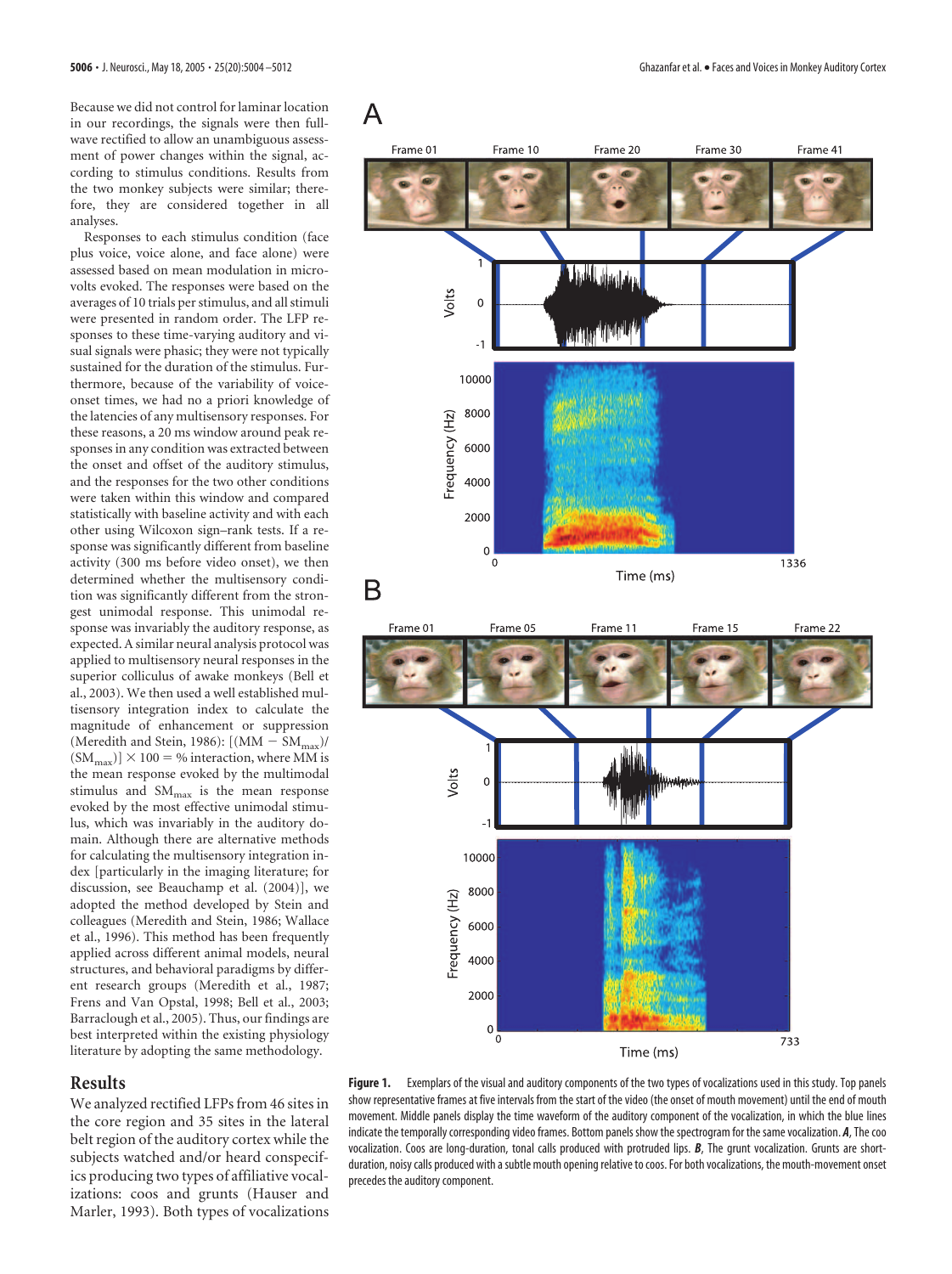

**Figure 2.** Auditory cortical responses to multimodal vocalizations. Rectified local field potential responses to face plus voice  $(F+V)$ , voice alone (V), and face alone (F) components of coos and grunts were compared. The solid vertical line indicates the onset of the face signal. Dotted vertical lines indicate the onset and offset of the voice signal. Graphs represent the mean of 10 repetitions with the mean baseline activity subtracted on a trial-by-trial basis. Bar graphs show the mean and SEM of the maximumresponse(face plus voice or voice alone using a 20mswindow;seeMaterials andMethods) betweenthe voice onset and offset. This response was then compared statistically with the responses for the other conditions. A multisensory integration (MSI) index was computed using these responses and is indicated at the top right of each bar graph. *A*, *B*, One enhanced response and one suppressed response from the auditory core region. *C*, *D*, One enhanced response and one suppressed response from the lateral belt region.

have unique auditory and visual components (Hauser et al., 1993; Partan, 2002). Coos are long-duration, tonal calls produced with the lips protruded (Fig. 1*A*). Grunts are short-duration, noisy calls produced with a more subtle mouth opening with no lip protrusion (Fig. 1*B*). Both call types are spectrally rich and wideband. As in human speech (Abry et al., 1996), the onsets of mouth movements during production of rhesus monkey vocal signals precede the auditory component. During the presentation of video conditions, monkeys were required to maintain fixation within the video frame (see Materials and Methods).

LFPs in both auditory cortical regions showed robust multisensory integration of dynamic faces and voices. This integration took the form of either enhancement or suppression. Figure 2, *A* and *B*, shows a significantly enhanced response to a grunt (top) and a significantly suppressed response to a coo (bottom) from cortical sites in the core region. These responses occurred after the onset of the voice signal. Similarly, responses to coos and grunts from cortical sites in the lateral belt region also showed robust multisensory enhancement (Fig. 2*C*,*D*, top) and suppression (Fig. 2*C*,*D*, bottom).

The auditory core and lateral belt regions differed in the extent to which they expressed multisensory integration (Fig. 3*A*). Cortical sites in both regions could show enhancement only, suppression only, or both enhancement and suppression together, depending on the stimulus, but the percentage of sites showing multisensory integration was significantly greater in the lateral belt region (88.24%) than in the auditory core (71.74%) ( $\chi^2$  test for independence; df = 1;  $p = 0.005$ ). Among sites that showed multisensory integration, the lateral belt also had a trend toward a greater percentage of sites that expressed both enhancement and suppression (depending on the stimulus) than the core: 41.18 versus 19.57%, respectively (Fig. 3*A*). The distribution of the peak latencies of these multisensory responses is shown in Figure 3*B*. The median peak latency for the auditory core was 84 ms; in the lateral belt, the median latency was 93.5 ms. These values likely correspond to the auditory N100 peak reported in the event-related potential literature.

## **Grunts versus coos: enhancement and suppression**

Across both areas (i.e., all sites that showed some form of multisensory integration), there were significantly more instances of enhancement than suppression (Fig. 4). A two-way ANOVA, with enhancement versus suppression as one factor and grunts versus coos as a second factor, revealed a significant main effect for frequency of enhancement versus suppression  $(F_{(1,236)}$  = 27.65;  $p < 0.0001$ ) (Fig. 4, dark vs light

bars) and a significant main effect for grunts versus coos ( $F_{(1,236)}$  = 4.34;  $p = 0.0383$ ). There was also a significant interaction between these two factors ( $F_{(1,236)} = 4.34$ ;  $p = 0.0383$ ), indicating that the frequency of enhancement was greater for grunts than for coos ( $p = 0.004$ ) (Fig. 4, dark bars). For a given site, there was a 23.35% chance of observing an enhanced multisensory response to any given grunt but only a 14.75% chance that a coo would elicit such a response.

#### **Temporal factors**

In multisensory paradigms using artificial visual–auditory stimuli, the magnitude of multisensory enhancement or suppression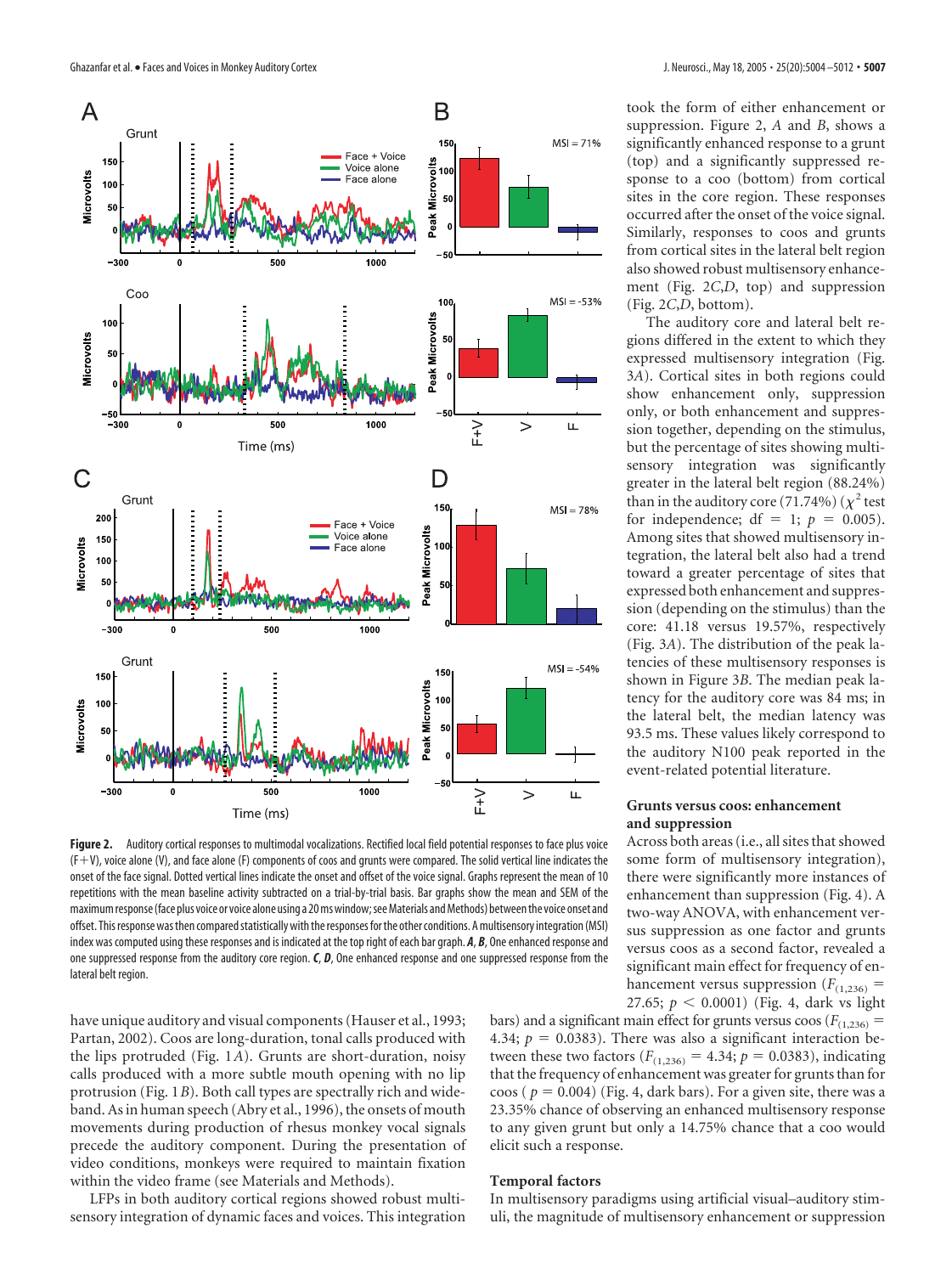

**Figure 3.** Multisensory integration across two auditory cortical regions. *A*, The relative amounts of multisensory integration seen across cortical sites. The percentages represent the fraction of the total number of sites in the auditory core region ( $n=46$  sites) and the lateral belt region (*n* 35 sites). The lateral belt had significantly more sites demonstrating multisensory integration. **B**, The distribution of peak latencies for the core and lateral belt regions. These data represent the peak amplitude of statistically significant multisensory responses in the LFP signals. Responses were assessed between the onset and offset of the auditory component of the vocalizations; thus latencies are relative to the auditory onset.



Figure 4. The average frequency of multisensory integration seen across all sites. For both cortical regions, there were more instances of enhancement than suppression, and grunts more frequently elicited enhancement than did coos. Error bars represent SEM.

for a given neuron is related to the temporal disparity between the visual and auditory stimuli (Meredith et al., 1987; Wallace et al., 1996). If the multisensory voice stimuli were processed as artificial stimuli are in the superior colliculus, one would predict that, across a population of responses, the magnitude of enhancement



**Figure 5.** Relationship between voice-onset time and multisensory integration. *A*, *B*, Median (black lines) and interquartile ranges (gray boxes) of enhancement and suppression relative to voice-onset time. The *x*-axis represents voice-onset time; the *y*-axis represents the log10-base percentage of the multisensory integration index value. gt, Grunts; co, coos. Note that in *A*, there was only one enhancement response in the "256 ms/gt" category, whereas in *B*, there was no response in the "85 ms/co" category and only one response in the "97 ms/gt" category. The magnitude of multisensory effects was not related to voice-onset time. *C*, *D*, Proportion of enhanced ( $n = 93$ ) and suppressed ( $n = 40$ ) responses across the different voice-onset time categories. Note that enhancement was more frequently observed for short voice-onset times, whereas suppression was more common at longer voice-onset times.

or suppression would covary with the voice-onset time relative to the initiation of mouth movement. Across our eight stimuli, there was a range of voice-onset times, from 66 to 332 ms, and voice-onset times for grunts and coos overlapped throughout the range. Figure 5, *A* and *B*, reveals that there is no correlation between voice-onset time and the magnitude of multisensory enhancement ( $r = -0.038; p = 0.719$ ) (Fig. 5*A*) or suppression ( $r =$  $-0.307$ ;  $p = 0.054$ ) (Fig. 5*B*). Nevertheless, the overall proportion of enhanced and suppressed responses is strongly influenced by voice-onset time. Figure 5, *C* and *D*, shows the percentage of enhanced or suppressed responses according to the voice-onset time. A greater number of enhanced responses occurred for shorter voice-onset times (Fig. 5*C*). In contrast, suppressed responses primarily occurred when voice-onset times were longer (Fig. 5*D*). The differences between these distributions were highly significant ( $\chi^2$  test for independence; df = 7; *p* = 2.98  $\times$  $10^{-13}$ ).

# **Law of inverse effectiveness**

One of the hallmarks of multisensory integration is the principle of inverse effectiveness (Stein and Meredith, 1993): the level of multisensory enhancement is inversely related to the strength of the unimodal responses. Thus, the weaker the unimodal responses, the greater the multisensory enhancement is likely to be. We tested this rule in our data by correlating the level of enhanced multisensory integration, as measured by the multisensory integration index (see Materials and Methods), with the corresponding response magnitude in the auditory alone condition. In the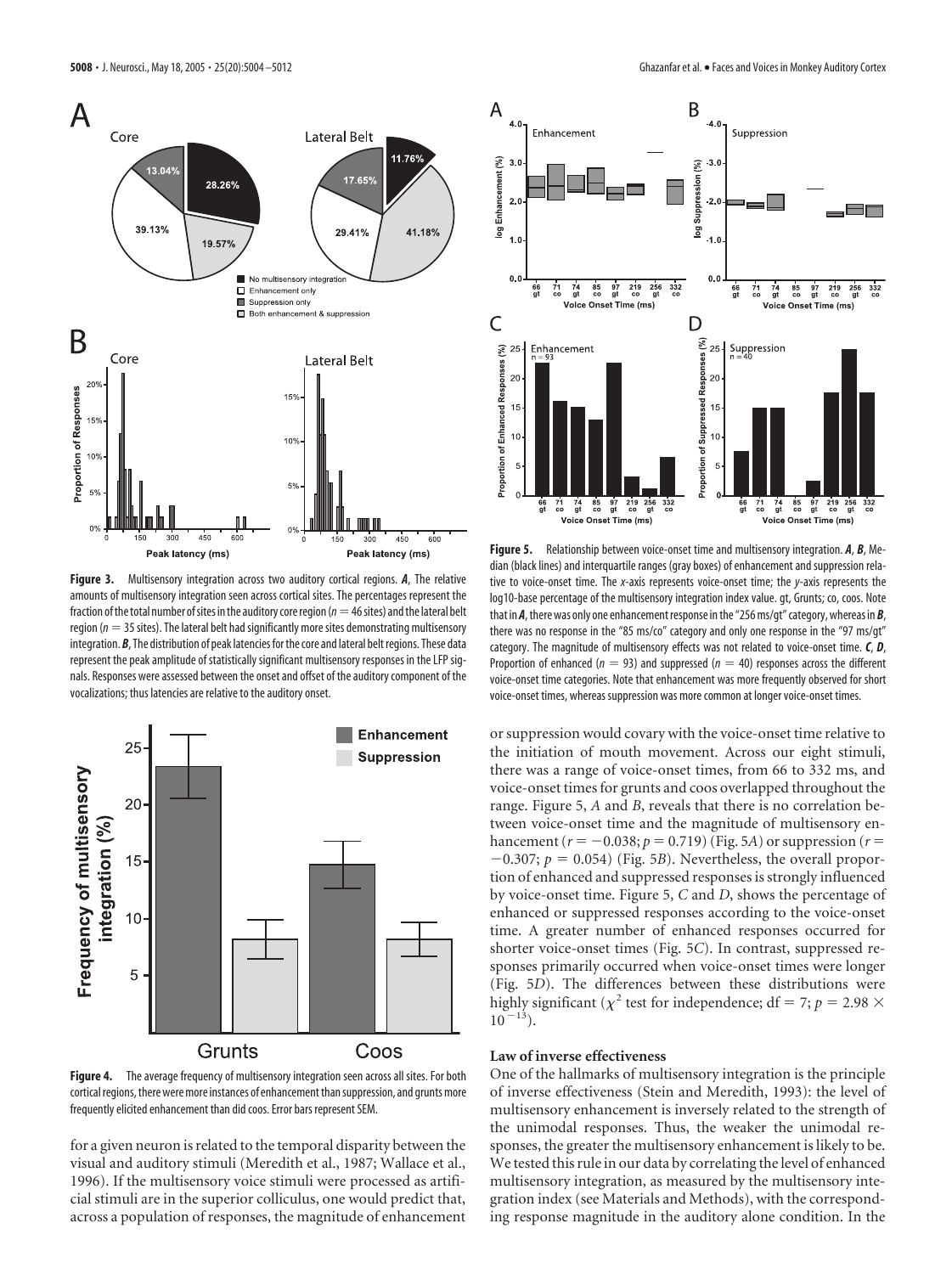

Figure 6. Auditory cortical LFP enhancements obey the law of inverse effectiveness, whereby the degree of multisensory enhancement is inversely related to the magnitude of the unimodal response. The *y*-axes depict the log10-base percentage enhancement calculated from the multisensory integration index (see Materials and Methods). The *x*-axes depict the corresponding response magnitude of the auditory alone response. Gray dots represent coo responses; black dots represent grunt responses. *A*, Responses from the auditory core region. *B*, Responses from the lateral belt region.



**Figure 7.** Facespecificity inthemultisensoryresponses ofthe auditory cortex. *A*, One frame of a grunt and coo face atmaximal mouth opening for onestimulus monkey and the corresponding frames from the disk control videos. *B*, Examples of rectified LFP responses to face plus voice, voice alone, and disk plus voice conditions corresponding to the stimuli in *A*. Conventions are as in Figure 2. C, Bar graphs of peak responses corresponding to B. F + V, Face plus voice; V, voice alone; D + V, disk plus voice. Error bars represent SEM.

core region, there was a strong negative correlation between multisensory enhancement and unimodal auditory response magnitudes for both grunts ( $n = 29$ ;  $r = -0.625$ ;  $p < 0.001$ ) and coos  $(n = 15; r = -0.838; p < 0.001)$  (Fig. 6*A*). A similar pattern was seen in the lateral belt for both grunts ( $n = 28$ ;  $r = -0.729$ ;  $p <$ 0.001) and coos ( $n = 21$ ;  $r = -0.694$ ;  $p < 0.001$ ) (Fig. 6*B*). Thus, multisensory LFP responses in the rhesus monkey auditory cortex adhere to the principle of inverse effectiveness.

#### **Face-selective multisensory integration**

It is possible that the enhancement and suppression that we observed could be induced by any visual stimulus and a vocalization. To control for this, we designed artificial movies based on those used to study the psychophysics of speech reading (Bernstein et al., 2004) (for justification, see Materials and Methods). Our stimuli consisted of a dynamic black disk on a light gray background. The diameter of the disk and the position of the disk mimicked the diameter of mouth opening and mouth position on a frame-by-frame basis (Fig. 7*A*) (see Materials and Methods). In essence, the dynamic disk stimuli control for both the onset and offset of a generic visual stimulus and visual motion in the mouth region.

belt than in the core region ( $t_{(71)} = 3.03$ ;  $p = 0.003$ ; Bonferonni's corrected,  $p = 0.017$ ). Thus, the vast majority of responses were specific to the association of faces and voices.

# **Field potentials versus spiking activity**

Our LFP data showed robust multisensory integration of faces and voices. To assess to what extent such integration can be seen in spiking activity, we conducted identical analyses on our analog MUA signal. Only a small subset of cortical sites showed multisensory integration in the MUA signal. In the core region, only 35% of the cortical sites showed significant multisensory MUA responses, and only 40% did so in the lateral belt (data not shown). This is in contrast to 73 and 89% of core and lateral belt sites, respectively, for the LFP signal (Fig. 3*A*).

#### **Discussion**

Previous neurophysiological experiments of multisensory integration in animal models have primarily been confined to studies of spatial and temporal integration of artificial stimuli (for review, see Stein and Meredith, 1993). Although we have learned a great deal from such studies (indeed, they have laid the foundation on which all multisensory neuroscience is built), crossmodal

We analyzed and compared the multisensory responses in the core and lateral belt regions for face plus voice integration and the disk plus voice integration. Figure 7, *B* and *C*, shows cortical sites with significant multisensory integration for the face plus voice condition but not for the corresponding disk plus voice condition. Across all of the significant multisensory responses to the face plus voice condition in the core region, 67% were specific to faces; that is, the disk plus voice condition also did not elicit a significant multisensory response. In the lateral belt region, 80% of face plus voice multisensory responses were specific and did not integrate to the disk plus voice condition. Figure 8*A* shows exemplars of the minority of "nonspecific" multisensory responses in which cortical sites integrated both the face plus voice and the disk plus voice in a similar manner. Figure 8*B* shows a response in which there was integration of disk plus voice but not of face plus voice. Such "disk-specific" multisensory responses comprised only a small fraction of responses. On a percortical-site basis in the core region, there were 0.46 multisensory responses for disk plus voice (but not face plus voice), compared with 0.89 face plus voice (but not disk plus voice) multisensory responses per site ( $t_{(38)} = 2.54$ ;  $p = 0.015$ ; Bonferonni's corrected,  $p = 0.017$ ) (Fig. 9). Similarly, for cortical sites in the lateral belt, there were 0.31 disk plus voice multisensory responses per site but 1.71 face plus voice multisensory responses per site  $(t_{(34)} = 5.45; p < 0.0001;$  Bonferonni's corrected,  $p = 0.017$ ) (Fig. 9). In addition, there were significantly more face plus voice multisensory responses in the lateral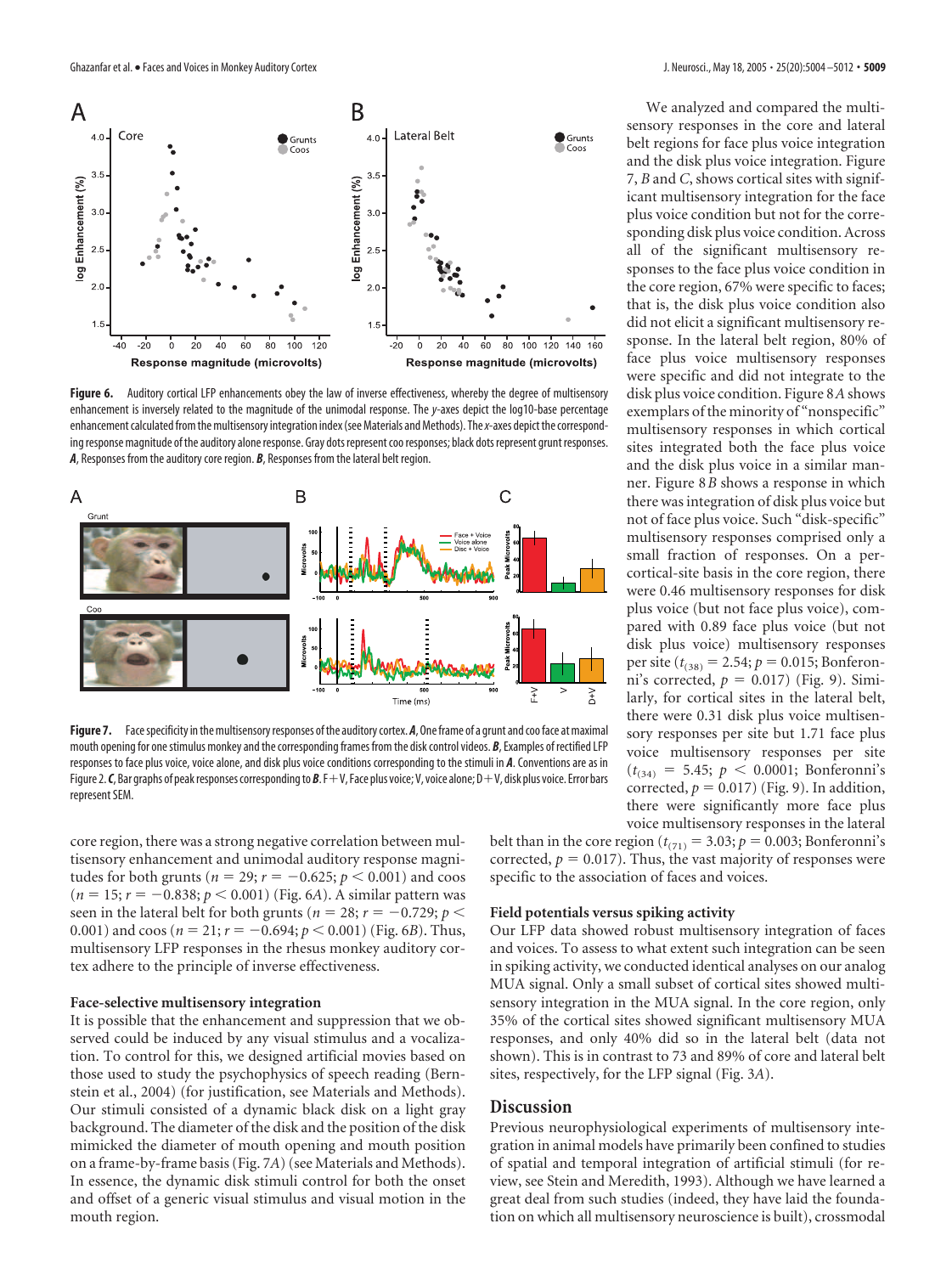

**Figure 8.** *A*, Examples of responses integrating both face plus voice and disk plus voice. In both examples, the face plus voice and disk plus voice responses were significantly different from the voice alone condition ( $p < 0.05$ ). **B**, Example showing integration of disk plus voice only. The disk plus voice response was significantly different from the other two response conditions ( $p < 0.05$ ).

"identification" (Calvert, 2001), like audiovisual speech, has not been explored neurophysiologically in animals. The current data unequivocally demonstrate that local field potentials in the auditory cortex are capable of multisensory integration of facial and vocal signals (i.e., "crossmodal identification," in rhesus monkeys). The vast majority of responses were specific to face plus voice integration, and such integration could take the form of either enhancement or suppression, although enhanced responses were more common. These enhanced responses were biased toward one call type: the grunt.

It is important to note that, for a given cortical site, not all exemplars within a call category could elicit enhancement or suppression. For example, grunt A may elicit enhancement, whereas grunt B may not show any integration at all. The reason for the lack of category specificity is likely attributable to the diverse features of the individual exemplars. Within a call category, each exemplar is produced by a different individual. As a result, the facial component (e.g., head movement, mouth position, etc.) and vocal component (e.g., the spectral structure, duration, etc.)



**Figure 9.** For a given cortical site, the frequency of face plus voice  $(F+V)$  multisensory responses exceeds that of disk plus voice ( $D+V$ ) responses. The *y*-axis indicates the frequency of observing multisensory responses for a given cortical site. The maximum number of possible responses is eight (the number of stimuli). Dark gray bars represent the core region of the auditory cortex, whereas light gray bars represent the lateral belt. Error bars represent mean and SE.

are not identical across the different exemplars within a call category. It is, therefore, not surprising that we observe a diversity of responses at a given cortical site. Our results, however, indicate one important component of variability between all of the call exemplars that may lead to predictable neural responses: the voice-onset time. There is a broad range of voice-onset times within a call category, and onset time seems to influence the probability (but not the magnitude) of seeing an enhanced or a suppressed multisensory response independent of the call type (Fig. 5). This suggests that the temporal relationship between the face and voice may be one predictor of the type of multisensory response observed.

Previous neuroimaging studies of multimodal speech suggested that suppression is especially prominent when the speech tokens from the two modalities are incongruent in identity (Calvert et al., 2000). The present data, along with recent human neuroimaging data (Wright et al., 2003; Besle et al., 2004; van Wassenhove et al., 2005), suggest that identity incongruence is not a requirement for response suppression. Recently, two human evoked-potential studies have reported that face plus voice integration is represented only by suppressed auditory N100 responses (Besle et al., 2004; van Wassenhove et al., 2005). This is not supported by our LFP data, in which we found both suppression and enhancement (in fact, more frequently enhancement) to our congruent face plus voice stimuli relative to voice alone. We suggest that the consistently suppressed responses in the N100 component in these human studies are attributable to the very long time interval between the presentation of the face and the voice signal (Besle et al., 2004; van Wassenhove et al., 2005). In both studies, the time between the appearance of the face and the onset of the auditory signal typically exceeded 500 ms. In our data, enhanced responses were primarily seen when this time interval was  $\leq 100$  ms, and suppressed responses were primarily seen at intervals > 200 ms.

Within the domain of enhanced responses, we found that grunt vocalizations were overrepresented relative to coos. Because their voice-onset times overlapped and because the fre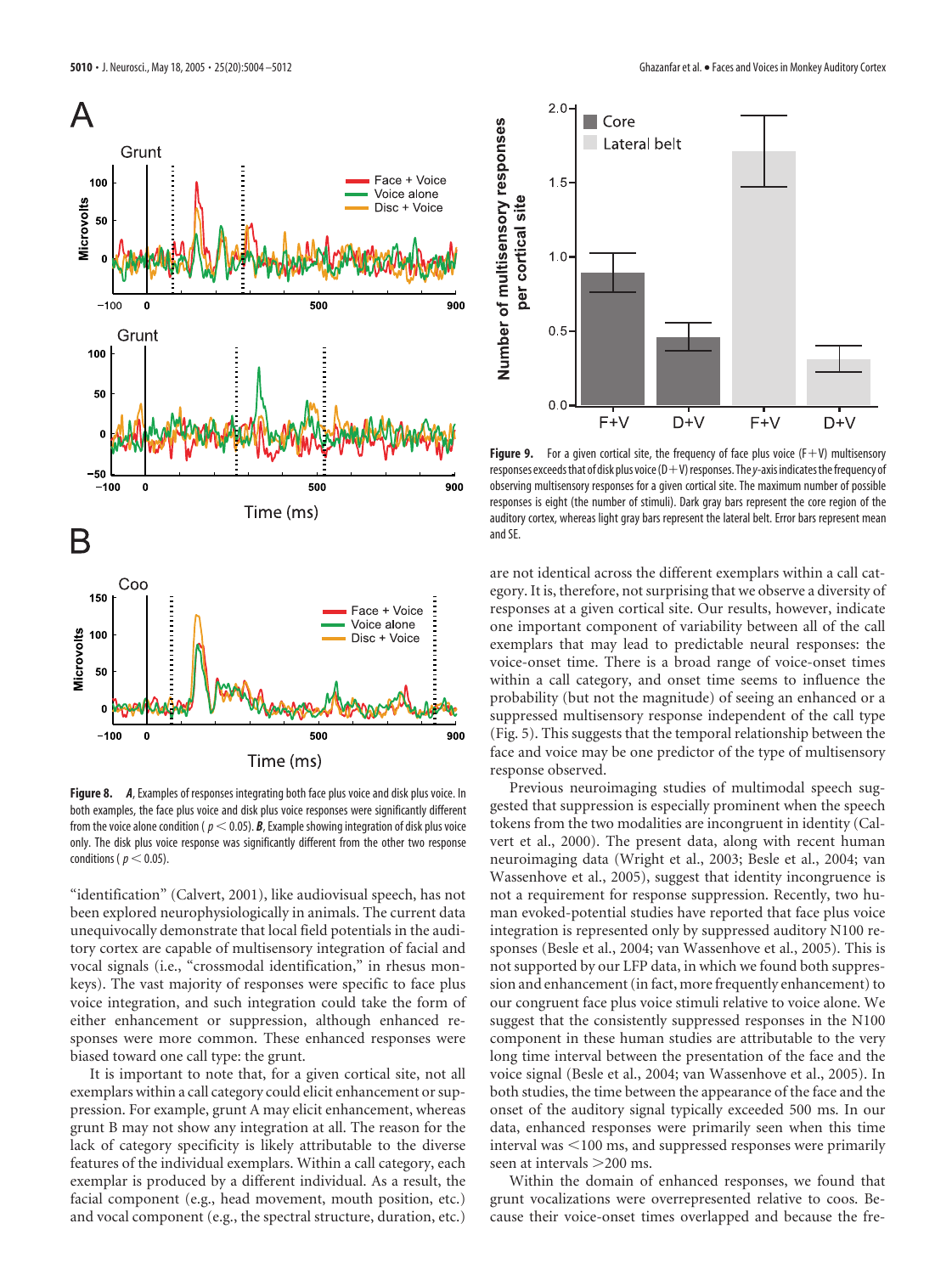quency of their suppressed responses was indistinguishable, we suggest that this response difference likely reflects a behaviorally relevant distinction. Coos and grunts are both affiliative vocalizations produced in a variety of contexts (Hauser et al., 1993; Partan, 2002). They differ, however, in their direction of expression and range of communication. Coos are generally contact calls rarely directed toward any particular individual. In contrast, grunts are often directed toward individuals in one-on-one situations, often during social approaches, such as in baboons and vervet monkeys (Cheney and Seyfarth, 1982; Palombit et al., 1999). Given their production at close range and context, grunts may produce a stronger face/voice association than coo calls. This putative distinction appeared to be reflected in the pattern of multisensory responses across the two regions of the auditory cortex.

Along with Calvert (2001), we speculate that a major source of visual input into the auditory cortex may be the upper bank of the STS (uSTS). Our control experiments revealed that the majority of multisensory responses to faces and voices were specific to faces and voices; that is, they did not also integrate to the combination of our control videos and the voice signal. Given the presence of face-selective neurons in the uSTS (Harries and Perrett, 1991) and its direct connections with the superior temporal plane (which includes the core and lateral belt regions of the auditory cortex) (Seltzer and Pandya, 1994), the uSTS provides a likely source of face inputs into the auditory cortex. The "feedback" hypothesis is also supported by a current-source density study that demonstrated that the auditory belt area receives visual input in the supragranular and infragranular layers, a pattern consistent with feedback connectivity (Schroeder and Foxe, 2002). Given that there is a greater frequency of multisensory integration to faces/voices in the lateral belt than in the more medial core region, we predict that the pattern of uSTS inputs into the superior temporal plane should taper off in the lateral-to-medial direction. Although there are likely to be many other behaviorally relevant bimodal events represented in the auditory cortex, the present results suggest that the human auditory cortex and monkey auditory cortex play homologous roles in processing bimodal vocal signals.

We found that although the vast majority of cortical sites showed multisensory integration in the LFP signal, a much smaller proportion of sites showed such integration in the spiking activity (the analog MUA, in this case). Even in well established polysensory cortical areas, such as the superior temporal sulcus, only 23% of visually responsive single neurons are significantly influenced by auditory stimuli (Barraclough et al., 2005). Thus, an investigation solely focused on spiking activity will have likely missed many of the effects reported here. This discrepancy between LFPs and spiking activity is not surprising; it has long been known that the electroencephalogram signals and unit activity do not always correspond with each other (Bullock, 1997). Recently, for example, Schroeder and colleagues (Schroeder et al., 2001; Fu et al., 2004) demonstrated robust eye-movement and somatosensory-related field potential activity in the auditory cortex that did not necessarily have a counterpart in the analog MUA signals. Thus, establishing the relationship between unit activity and LFPs will be particularly important in revealing the cortical mechanisms of multisensory integration as it has in other domains of sensory and motor physiology (Bullock, 1997; Pesaran et al., 2002; Mehring et al., 2003; Henrie and Shapley, 2005).

#### **References**

Abry C, Lallouache M-T, Cathiard M-A (1996) How can coarticulation models account for speech sensitivity in audio-visual desynchronization? In: Speechreading by humans and machines: models, systems and applications (Stork D, Henneke M, eds), pp 247–255. Berlin: Springer.

- Adolphs R (2003) The cognitive neuroscience of human social behaviour. Nat Rev Neurosci 4:165–178.
- Barbour DL, Wang X (2003) Contrast tuning in auditory cortex. Science 299:1073–1075.
- Barraclough NE, Xiao D, Baker CI, Oram MW, Perrett DI (2005) Integration of visual and auditory information by superior temporal sulcus neurons responsive to the sight of actions. J Cogn Neurosci 17:377–391.
- Beauchamp MS, Lee KE, Argall BD, Martin A (2004) Integration of auditory and visual information about objects in superior temporal sulcus. Neuron 41:809 –823.
- Bell AH, Corneil BD, Munoz DP, Meredith MA (2003) Engagement of visual fixation suppresses sensory responsiveness and multisensory integration in the primate superior colliculus. Eur J Neurosci 18:2867–2873.
- Bernstein LE, Auer ET, Moore JK, Ponton CW, Don M, Singh M (2002) Visual speech perception without primary auditory cortex activation. NeuroReport 13:311–315.
- Bernstein LE, Auer ET, Takayanagi S (2004) Auditory speech detection in noise enhanced by lipreading. Speech Comm 44:5–18.
- Besle J, Fort A, Delpuech C, Giard MH (2004) Bimodal speech: early suppressive visual effects in human auditory cortex. Eur J Neurosci 20:2225–2234.
- Bullock TH (1997) Signals and signs in the nervous system: the dynamic anatomy of electrical activity is probably information-rich. Proc Natl Acad Sci USA 94:1–6.
- Callan DE, Jones JA, Munhall K, Callan AM, Kroos C, Vatikiotis-Bateson E (2003) Neural processes underlying perceptual enhancement by visual speech gestures. NeuroReport 14:2213–2218.
- Calvert GA (2001) Crossmodal processing in the human brain: Insights from functional neuroimaging studies. Cereb Cortex 11:1110 –1123.
- Calvert GA, Brammer MJ, Bullmore ET, Campbell R, Iversen SD, David AS (1999) Response amplification in sensory-specific cortices during crossmodal binding. NeuroReport 10:2619 –2623.
- Calvert GA, Campbell R, Brammer MJ (2000) Evidence from functional magnetic resonance imaging of crossmodal binding in the human heteromodal cortex. Curr Biol 10:649 –657.
- Cheney DL, Seyfarth RM (1982) How vervet monkeys perceive their grunts: field playback experiments. Anim Behav 30:739 –751.
- Frens MA, Van Opstal AJ (1998) Visual-auditory interactions modulate saccade-related activity in monkey superior colliculus. Brain Res Bull 46:211–224.
- Fu K-MG, Shah AS, O'Connell MN, McGinnis T, Eckholdt H, Lakatos P, Smiley J, Schroeder CE (2004) Timing and laminar profile of eyeposition effects on auditory responses in primate auditory cortex. J Neurophysiol 92:3522–3531.
- Gail A, Brinksmeyer HJ, Eckhorn R (2004) Perception-related modulations of local field potential power and coherence in primary visual cortex of awake monkey during binocular rivalry. Cereb Cortex 14:300 –313.
- Ghazanfar AA, Logothetis NK (2003) Facial expressions linked to monkey calls. Nature 423:937–938.
- Ghazanfar AA, Santos LR (2004) Primate brains in the wild: the neural bases for social interactions. Nat Rev Neurosci 5:603–616.
- Hackett TA (2002) The comparative anatomy of the primate auditory cortex. In: Primate audition: ethology and neurobiology (Ghazanfar AA, ed), pp 199 –226. Boca Raton, FL: CRC.
- Harries MH, Perrett DI (1991) Visual processing of faces in temporal cortex—physiological evidence for a modular organization and possible anatomical correlates. J Cogn Neurosci 3:9 –24.
- Hauser MD, Marler P (1993) Food-associated calls in rhesus macaques (*Macaca mulatta*). I. Socioecological factors. Behav Ecol 4:194 –205.
- Hauser MD, Evans CS, Marler P (1993) The role of articulation in the production of rhesus monkey, *Macaca mulatta*, vocalizations. Anim Behav 45:423–433.
- Henrie JA, Shapley R (2005) LFP power spectra in V1 cortex: the graded effect of stimulus contrast. J Neurophysiol, in press.
- Izumi A, Kojima S (2004) Matching vocalizations to vocalizing faces in a chimpanzee (*Pan troglodytes*). Anim Cogn 7:179 –184.
- Kayser C, Kim M, Ugurbil K, Kim D-S, Konig P (2004) A comparison of hemodynamic and neural responses in cat visual cortex using complex stimuli. Cereb Cortex 14:881–891.

Lauritzen M (2001) Relationship of spikes, synaptic activity, and local changes of cerebral blood flow. J Cereb Blood Flow Metab 21:1367–1383.

Logothetis NK, Pauls J, Augath M, Trinath T, Oeltermann A (2001) Neuro-